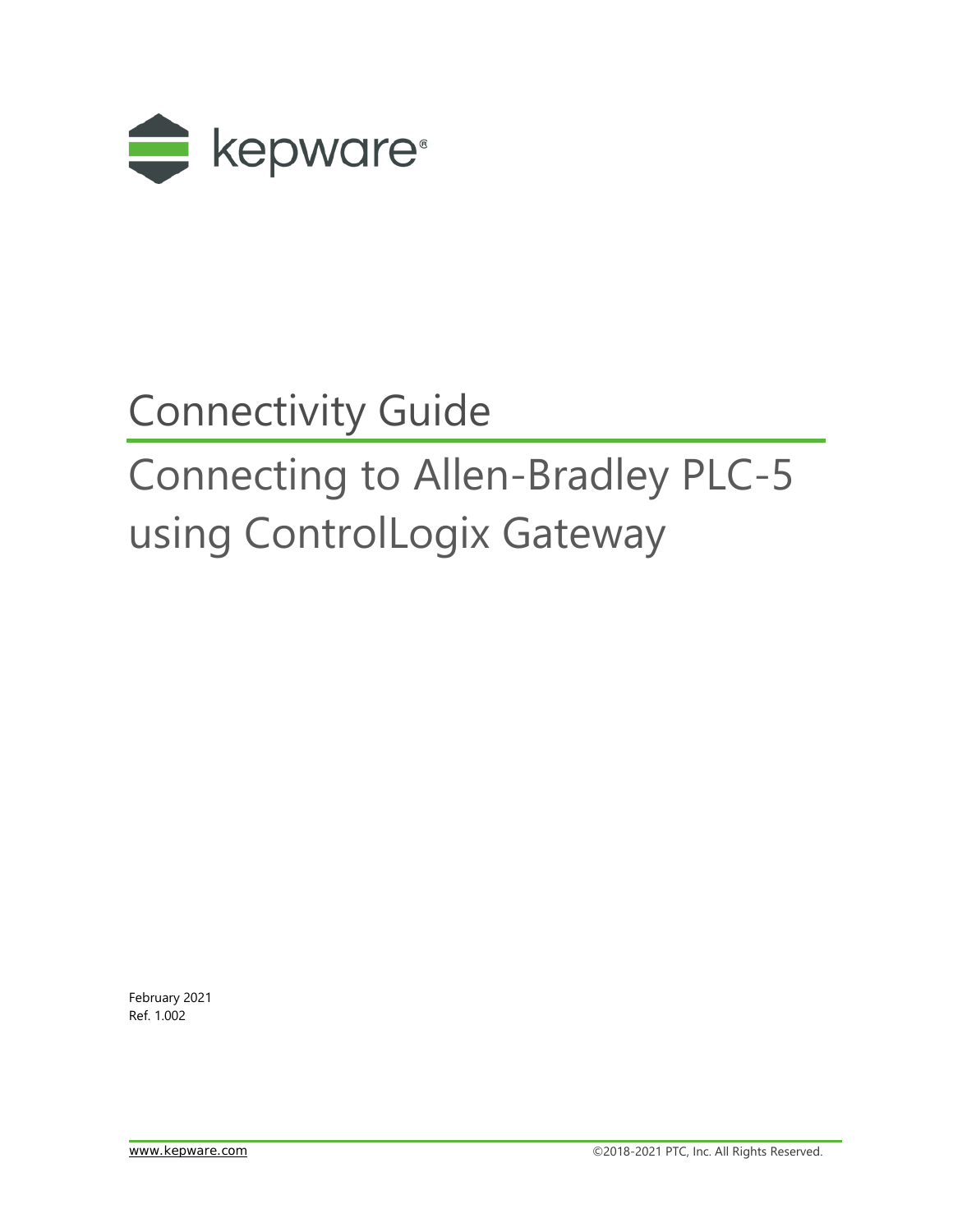### **Table of Contents**

| 1. |  |
|----|--|
|    |  |
|    |  |
|    |  |
|    |  |
|    |  |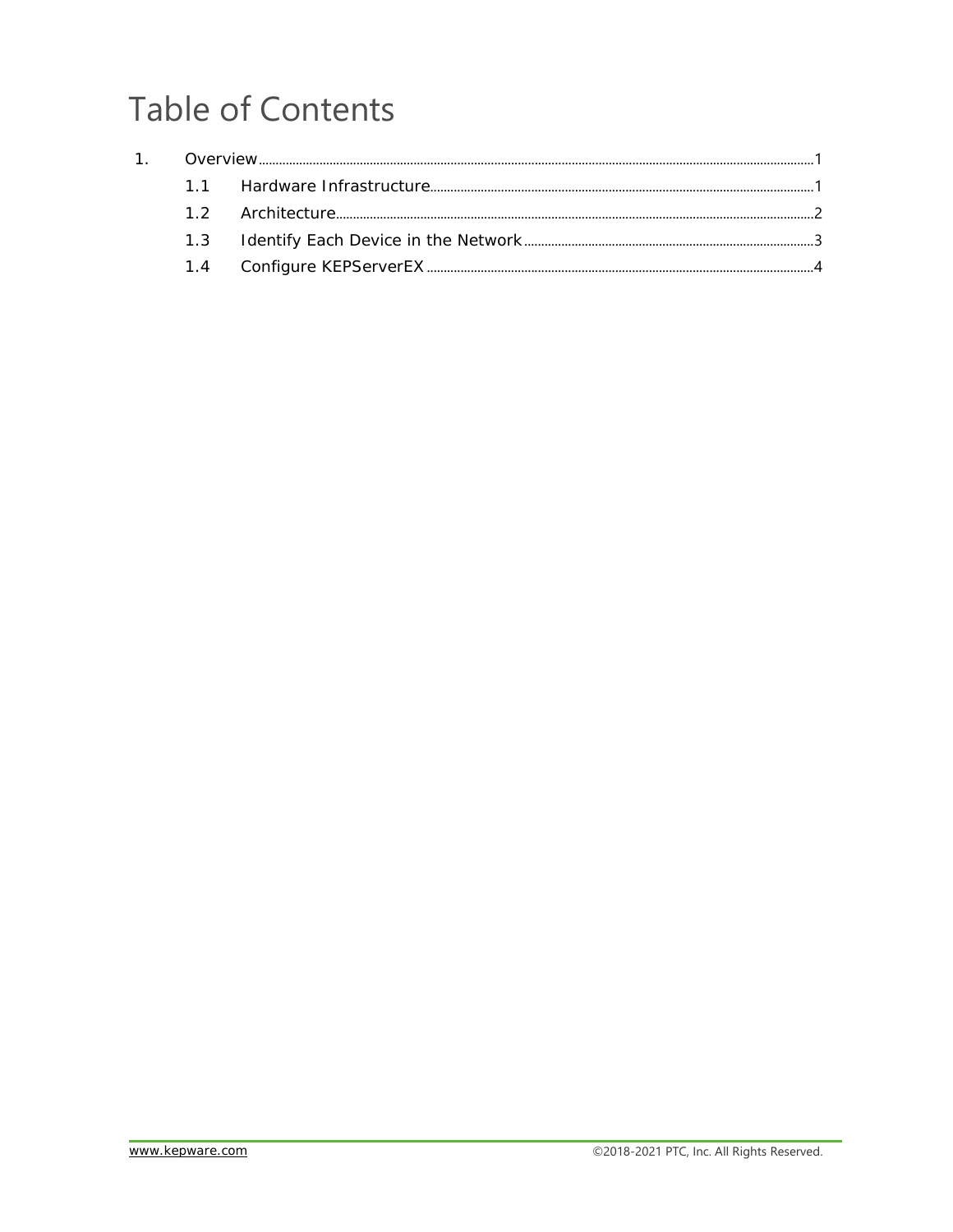### <span id="page-2-0"></span>**1. Overview**

The purpose of this document is to provide a real-life example of how to connect Allen-Bradley PLC-5 devices using ControlLogix Gateway. In this instance, their infrastructure had been in place for 5 years. They had an RSLinx connected to the Gateway, but they wanted to replace it with KEPServerEX®.

#### <span id="page-2-1"></span>1.1 Hardware Infrastructure

- 1. **PLC5 Controllers**. This is a very old controller by Allen-Bradley, discontinued a long time ago. They used to communicate with a serial connector with a protocol called DH+ (Data Highway Plus). Each PLC5 has physical switches to provide a DH+ identification number (unique in the network).
	- *Consult:<http://ab.rockwellautomation.com/programmable-controllers/plc-5-controllers>*
- 2. **Data Highway Plus (DH+)**. It is an old serial protocol, based on RS-485, developed and owned by Allen-Bradley. With this serial connection, you could exchange messages between devices in the line, and connect PCs to get real time data (for HMI and SCADAS for example) and even to program the PLC. (This driver was deprecated in KEPServerEX 6.10.623.)
	- *Consult:<https://www.rtaautomation.com/blog/data-highway-plus-dh/>*
- 3. **ControlLogix Gateway**. This is basically the converter between Ethernet Allen-Bradley CIP protocol to the serial DH+ protocol. This ControlLogix does not need any CPU, but will need the appropriate modules according to what protocols you want to convert from and to. In my case, the ControlLogix Gateway consisted of the following elements:
	- *Consult: [http://literature.rockwellautomation.com/idc/groups/literature/documents/um/1756](http://literature.rockwellautomation.com/idc/groups/literature/documents/um/1756-um513_-en-p.pdf) [um513\\_-en-p.pdf](http://literature.rockwellautomation.com/idc/groups/literature/documents/um/1756-um513_-en-p.pdf)*
	- a. **1756-DHRIO**. ControlLogix DHRIO Communication Module. It can be configured to communicate using RIO or DH+ protocols. It has 2 serial interfaces, to create up to 2 DH+ networks (A and B). In my case, the customer was only using Interface A.
		- *Consult:*

*[http://literature.rockwellautomation.com/idc/groups/literature/documents/um/1756](http://literature.rockwellautomation.com/idc/groups/literature/documents/um/1756-um514_-en-p.pdf) [um514\\_-en-p.pdf](http://literature.rockwellautomation.com/idc/groups/literature/documents/um/1756-um514_-en-p.pdf)*



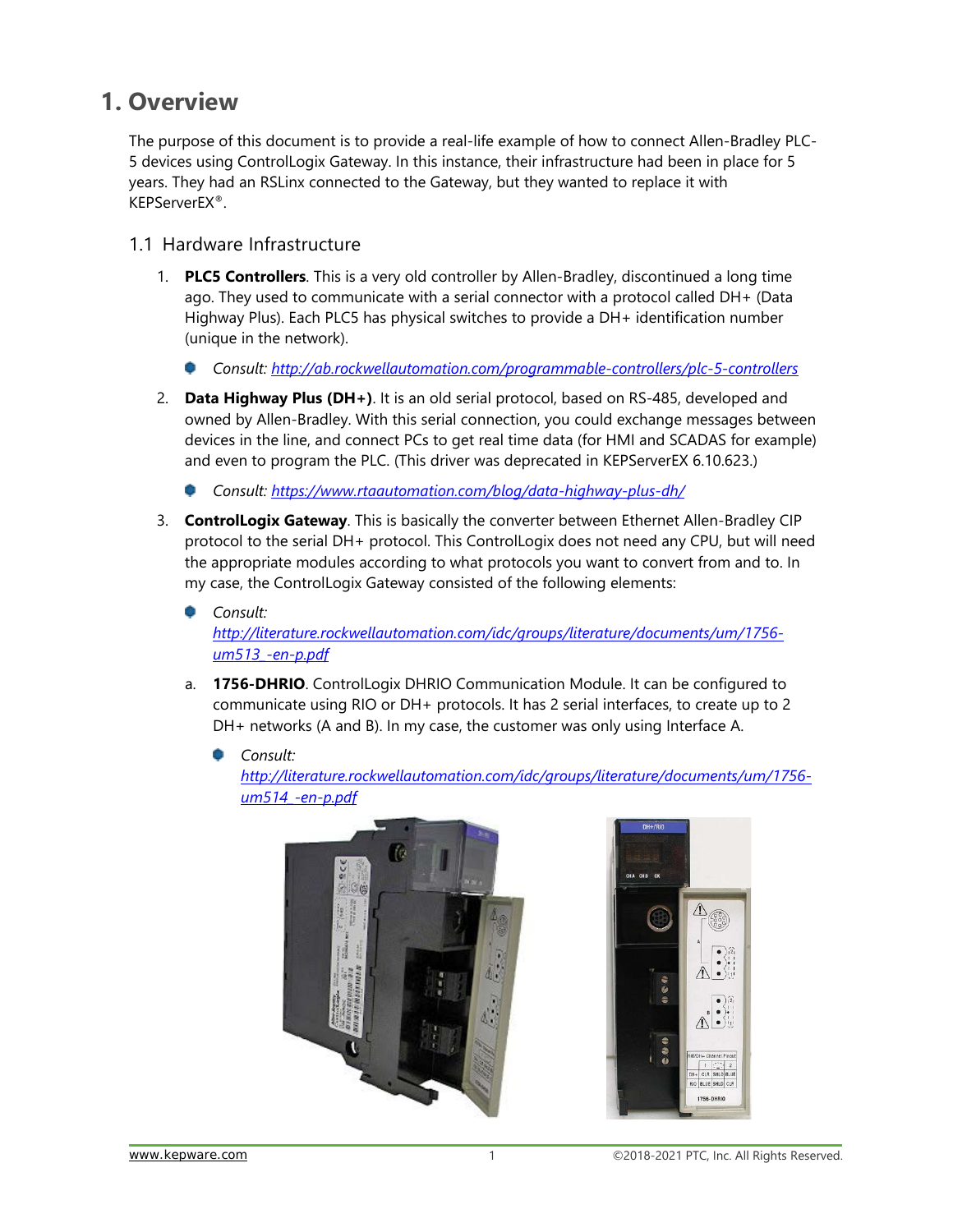b. **1756-ENET**. ControlLogix Ethernet Communication Module. This is the module that KEPServerEX will connect to. You can define the IP via rotary switches or with a software configuration tool. We will use ControlLogix Ethernet driver to connect KEPServerEX to this module.

*Consult: [http://literature.rockwellautomation.com/idc/groups/literature/documents/um/1756](http://literature.rockwellautomation.com/idc/groups/literature/documents/um/1756-um051_-en-p.pdf) [um051\\_-en-p.pdf](http://literature.rockwellautomation.com/idc/groups/literature/documents/um/1756-um051_-en-p.pdf)*





- c. **1756-A4**. ControlLogix chassis. This is the backplane where the modules are plugged in. It is also known as backplane.
- d. **1756-PA72**. Power supply. Also plugged to the chassis.



#### <span id="page-3-0"></span>1.2 Architecture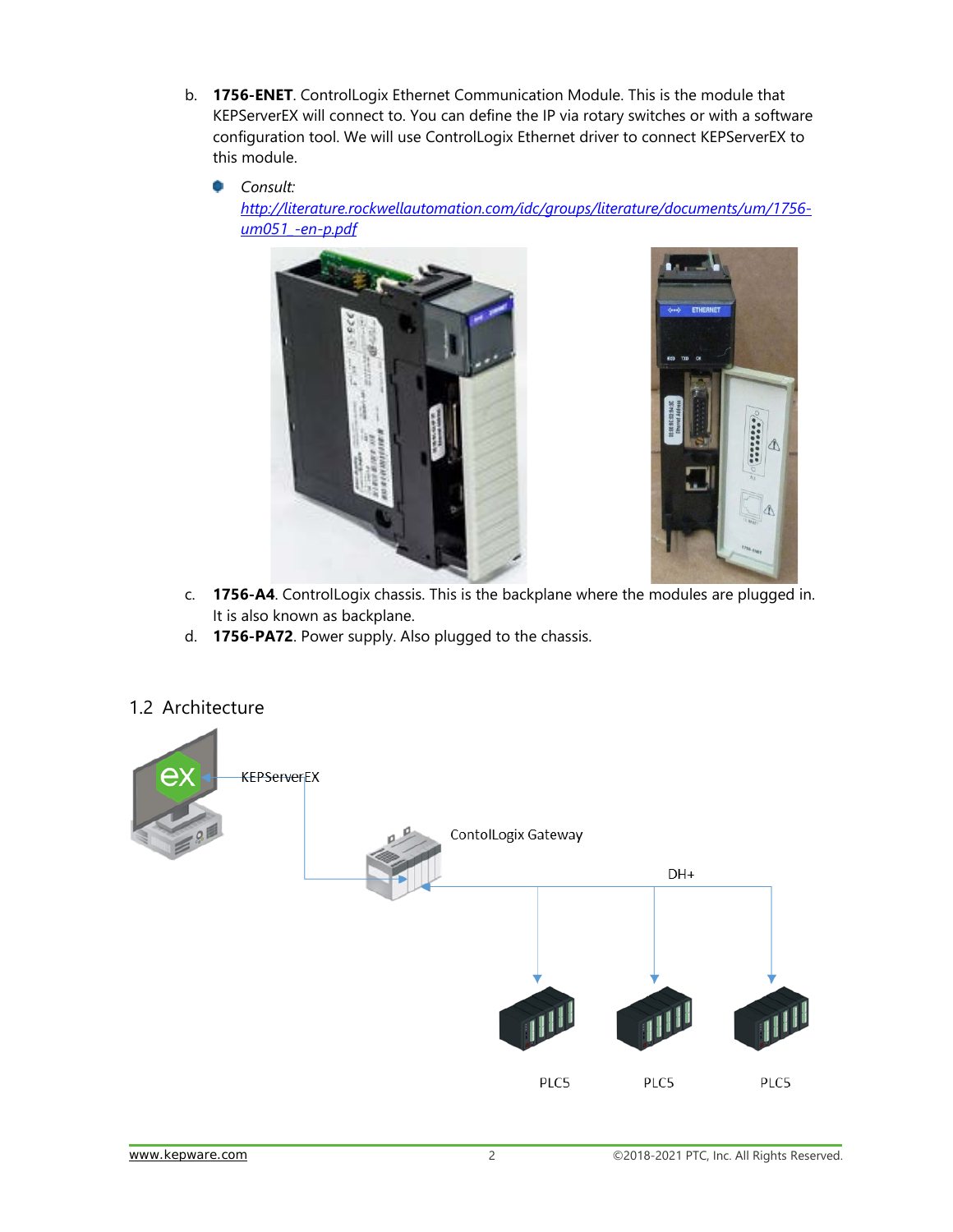#### <span id="page-4-0"></span>1.3 Identify Each Device in the Network

A user already using RSLinx Classic can run the RSWho command from RSLinx (Communications  $\rightarrow$ RSWho) and wait a few seconds for the program to find all the Allen Bradley elements accessible from the PC. Below is an example of what might be received:





#### Knowns:

- The Ethernet module has the following IP address: 10.179.194.30
- The DH+ module is in slot 01 of the backplane, and the Ethernet module is in slot 00.
- In the DH+ network there are 3 devices, PLC5/60, all of them in the first interface of the DH+ module (Interface A) with the identifiers 1, 2 and 3.
- **Note**: The DH+ interface must have a DH+ address. The PLC programmer gave the address 30 octal (24 decimal).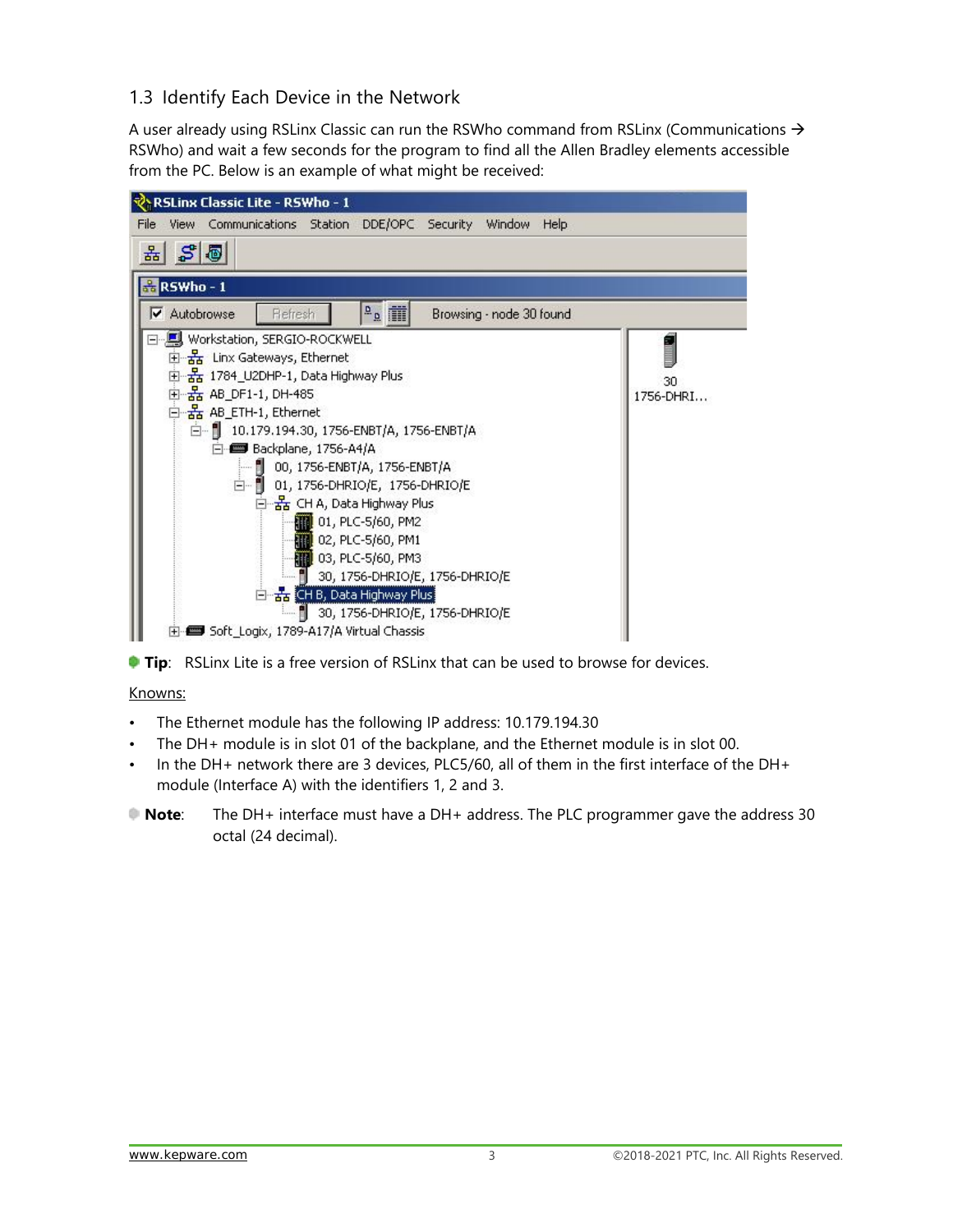#### <span id="page-5-0"></span>1.4 Configure KEPServerEX

1. Create a new channel for Allen-Bradley ControlLogix Ethernet.

| <b>Property Groups</b>         | <b>Identification</b><br>$\overline{}$ |                                     |  |
|--------------------------------|----------------------------------------|-------------------------------------|--|
| General                        | Name                                   | PM <sub>1</sub>                     |  |
| <b>Ethernet Communications</b> | Description                            |                                     |  |
| <b>Write Optimizations</b>     | Driver                                 | Allen-Bradley ControlLogix Ethernet |  |
| Advanced                       | <b>Diagnostics</b><br>$\equiv$         |                                     |  |
|                                | <b>Diagnostics Capture</b>             | Disable                             |  |
|                                |                                        |                                     |  |

- 2. Create a new device and configure it with DH+ Gateway: PLC5 as the model.
- 3. In the ID field, enter the following: <10.179.194.30>,1,1.A.2.

| <b>Property Groups</b>  | <b>Identification</b><br>E                                  |                                     |  |
|-------------------------|-------------------------------------------------------------|-------------------------------------|--|
| General                 | Name                                                        | PM <sub>1</sub>                     |  |
| Scan Mode               | Description                                                 |                                     |  |
| Timing                  | Driver                                                      | Allen-Bradley ControlLogix Ethernet |  |
| Auto-Demotion           | Model                                                       | DH+ Gateway: PLC-5                  |  |
| <b>Tag Generation</b>   | <b>Channel Assignment</b>                                   | PM <sub>1</sub>                     |  |
| Logix Comm. Parameters  | ID                                                          | <10.179.194.30>,1,1.A.2             |  |
| Logix Options           | <b>Operating Mode</b><br>E                                  |                                     |  |
| Logix Database Settings | Data Collection                                             | Enable                              |  |
| ENI DF1/DH+/CN Gtwy Co  | Simulated                                                   | <b>No</b>                           |  |
| Redundancy              |                                                             |                                     |  |
|                         |                                                             |                                     |  |
|                         | ID<br>Specify the device's driver-specific station or node. |                                     |  |
|                         | <b>OK</b><br><b>Defaults</b>                                | Cancel<br><b>Help</b><br>Apply      |  |

4. This allows access to the device ID 2 in DH+ interface A in slot 1 of the backplane (always #1) in the gateway whose IP address is 10.179.194.30.